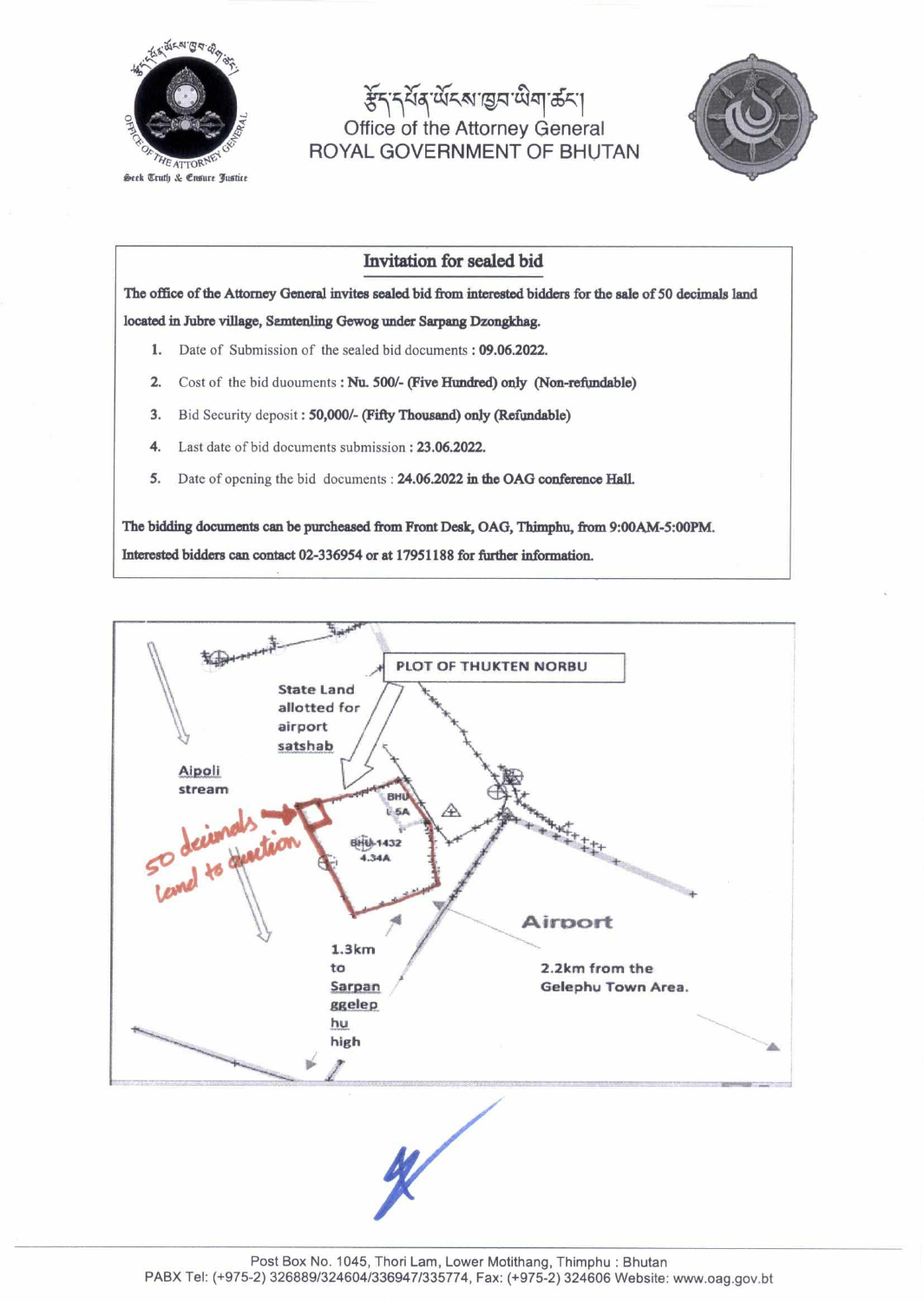

## रूटर पूर्व कर बारी का कुछ कर Office of the Attorney General ROYAL GOVERNMENT OF BHUTAN



. . . . . . . . . . .

#### **SEALED BID FORM**

Terms and conditions for sealed bid auctioning of moveable/immovable<br>property. S.C. deciments of land at Julieuse. Samten line Gerrog<br>under Scurpung Dzbugleliag., Threm \$237. (mention the details of the property you intend to bid here) through sealed bid.

(Opening of the bid is on  $.24/06/2022$  at  $.10.2004M/PM$ )

#### 1. Details of the Bidder:

|  | c. Permanent Address: |  |
|--|-----------------------|--|
|  |                       |  |
|  |                       |  |
|  |                       |  |

- 
- 
- figure) 2. Sealed  $(in$ bid in word). Note: The word will prevail over the figure.
- 3. Terms and conditions (read it carefully):
	- a. The sealed bid will be addressed to "Chief Attorney, PJED, Office of the Attorney General, Thimphu".
	- b. The submission of the sealed bid is opened w.e.f.  $\mathcal{O}(\sqrt{0672022})$ . at 09:00 AM to 2.3. 06: 0.222at 05:00 PM;
	- c. The bidder will come in person or through such authorized person by power of attorney and submit the sealed bid form to the concerned Attorney, PJED, the OAG, on or before the last date of submission at 05:00 PM.
	- d. The bidder will deposit the following amount based on the bid property's value: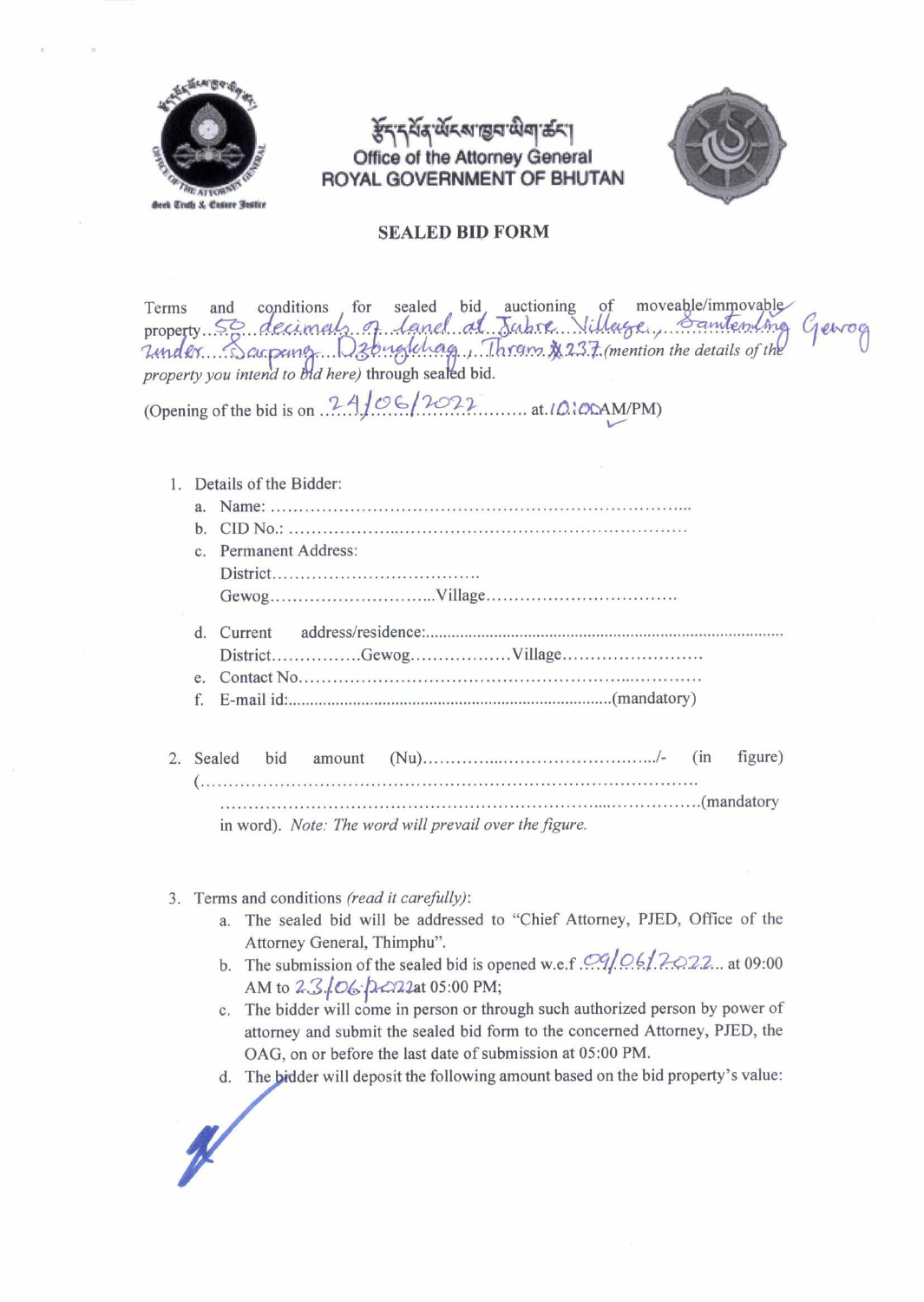

## **हेन् न्यू प्रारं प्रारं का कुछ कुछ कुछ के साथ Office of the Attorney General ROYAL GOVERNMENT OF BHUTAN**



- i) For a bid property worth one hundred thousand to one million: Nu. 20,000.00 (Ngultrum twenty thousand only) as the bid security which is refundable, in cash or whichever is convenient to the bidder.
- ii) For a bid property worth one million to ten million: Nu. 50,000.00 (Ngultrum fifty thousand only) as the bid security.
- iii) For a bid property worth more than ten million: Nu. 125,000.00 (Ngultrum one lakh twenty-five thousand only) as the bid security.

Note: If the successful bidder does not take-over the bid property within five working days or when the successful bidder forgoes the bid property (in writing) within five working days, then the above amount will be forfeited. Consequently, the bid will be awarded to the next highest bidder. The same process will be applied if the second highest bidder does not take the property. Provided that the amount paid will be deducted from the bid amount, and the successful bidder will pay only the remaining amount accordingly.

- e. The PJED will open a sealed bid on  $24/66$   $/2022$  at  $10.18$ .M.in the OAG premises.
- f. The bidder will fill up this form using pen only, and if pencil is used then the bid will be canceled.
- g. The bidder will mention the bid amount in both figure and word (word will prevail if there exists any difference). If both the figure and word are not mentioned or if only the figure is mentioned, then the bid will remain canceled.
- h. The bidder may present in person during the bid opening to ensure transparency and accountability or virtually (to be facilitated by the OAG) which will be shared by this office on the day of opening the sealed bid.
- i. The Auction Committee will carry out bid opening.
- j. If the bidder has quoted the bid price lesser than Fixed Reserve Price then the bid will remain canceled.
- k. The successful bidder will make the payment of bid amount (in full), after deducting whatever sum is payable within *'five working days",* after successful auctioning, in favor of "Office of the Attorney General" through cheque, cash or electronic transfer whichever is convenient. The concerned Attorney will provide the bank account details of the OAG.

Provided that the bidder next-in-line will be eligible to take over the bid property if the successful bidder fails to make the payment within five working days or forgoes the bid property as the case may be. In such a case, the security amount will remain forfeited.